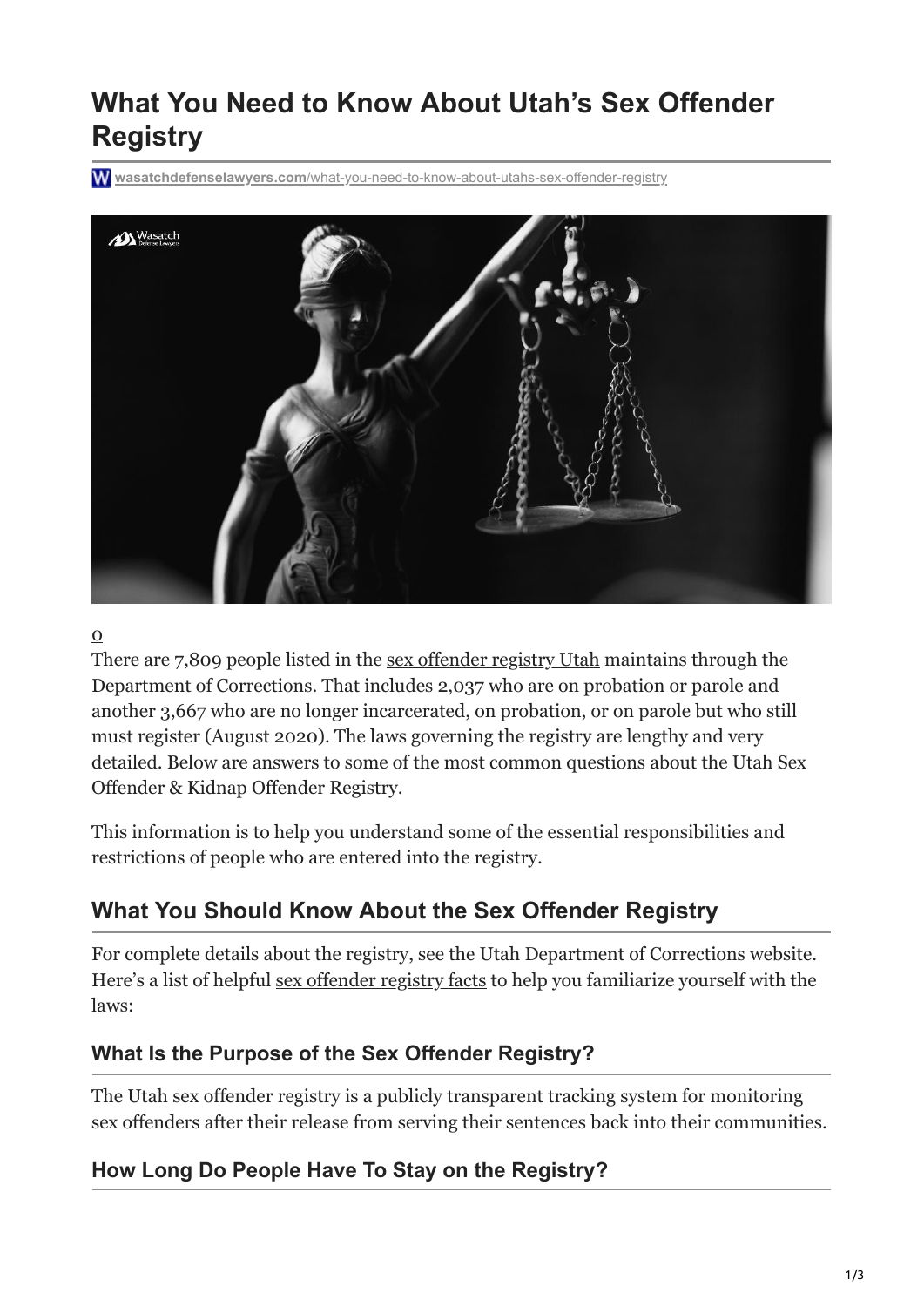A person may be required to stay registered for either 10 years or for his or her lifetime. To see which term is required for a specific crime, see the Department of Corrections community notifications page accessible through the link.

In cases of some particular crimes, the convicted person can be allowed to petition the court for a reduced term on the registry. Five years after completing his or her sentence, an individual convicted of one of the offenses listed as eligible for [reduced registry time](https://wasatchdefenselawyers.com/practice-areas/sex-offender-registry-issues/) can ask the court to approve early removal.

#### **Where Do People Register?**

The Utah Department of Corrections maintains the Utah Sex Offender & Kidnap Offender Registry. The DOC monitors offenders who are currently under the supervision of Adult [Probation and Parole \(AP&P\). All other people registered are monitored by their local la](https://corrections.utah.gov/probation-parole/contact-app/)w enforcement authority, such as their county sheriff.

#### **Utah Department of Corrections Requirements for Registering**

To register with the Utah Sex Offender & Kidnap Offender Registry:

| Offenders who are<br>currently under<br>AP&P supervision: | Register with AP&P                                              |
|-----------------------------------------------------------|-----------------------------------------------------------------|
| Offenders who are                                         | Register with your local sheriff's department, municipal police |
| no longer under                                           | department, or other primary law enforcement authority          |
| AP&P supervision:                                         | responsible for registration at your location.                  |

## **When Are People Required to Register?**

Offenders are required to re-register two times each year:

- 1. Register during the month of your birth date.
- 2. Register during the month which is six months after the month in which you have your birth date.

Every time you make one of these changes, you must register within three business days:

- When you move to a different primary residence,
- When you change a secondary residence,
- When you change jobs to a new place of employment
- When you get a different vehicle or change vehicle information
- When you change your educational information.

Offenders entering Utah from another state of residence must register within 10 days of arriving in Utah, regardless of how brief your length of stay is intended to be. See the list of offenses that require registration in this state under [Utah Code 77-41-102 \(9,17\)](https://le.utah.gov/xcode/Title77/Chapter41/77-41-S102.html), accessible through the link.